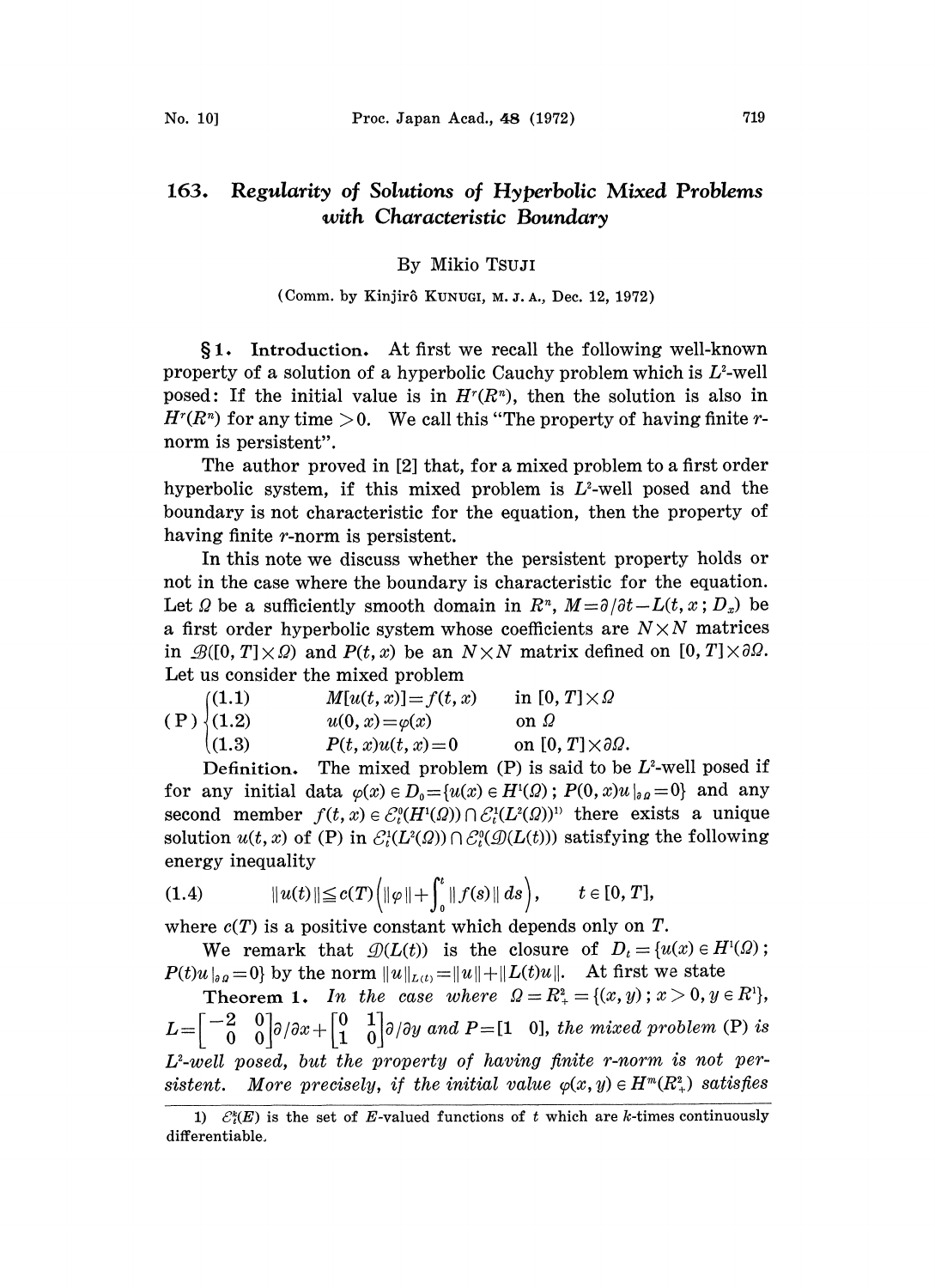$P(L^k\varphi)|_{x=0}=0$   $(k=0, 1,\dots, m-1)$  and  $f(t,x,y)\equiv 0$ , then the solution  $u(t, x, y) = t(u_1, u_2)$  has the following properties

(i)  $u_1(t, x, y) \in \mathcal{E}_t^p(H^{[(m+1-p)/2]}(R_+^2))$  and  $u_2(t, x, y) \in \mathcal{E}_t^p(H^{[(m-p)/2]}(R_+^2))$ for any  $p=0,1,\dots,m,$ 

(ii) moreover, if we suppose more strictly that  $\varphi(0, y) \notin H^m(R^1)$ , then  $u_1(t, x, y) \notin H^{[(m+1)/2]+1}(R_+^2)$  and  $u_2(t, x, y) \notin H^{[m/2]+1}(R_+^2)$  for any  $t > 0$ .

The above results can be extended to the following form. Let us consider

(1.5) 
$$
L(t, x; D_x) = \sum_{i=1}^n A_i(t, x) \frac{\partial}{\partial x_i} + B(t, x)
$$

where  $A_i$  (i=1,  $\cdots$ , n) and B are  $N \times N$  matrices, and assume that the boundary  $\partial\Omega$  of  $\Omega$  is compact and sufficiently smooth. For simplicity, we assume the following conditions

(C.1)  $A_i$  (i=1, ..., n) are Hermitian matrices,

(C.2) the boundary matrix  $A_{\overline{B}} = \sum_{i=1}^n A_i(t, x)\nu_i(x)$  is singular, but its rank is constant on  $\partial\Omega$  where  $\vec{n} = (\nu_1, \nu_2, \dots, \nu_n)$  is the exterior unit normal to  $\partial\Omega$ ,

(C.3)  $P(t, x)$  is an  $N \times N$  matrix, rank  $P = l = constant$  and Ker  $P(t)$ is maximally non-positive for  $L(t)$  on  $\partial\Omega$ , i.e., we assume that

 $u\cdot\overline{A_nu}\leq0$ ,  $u\in\text{Ker }P$ ,  $t\geq0$ ,  $x\in\partial\Omega$ ,

and that  $\text{Ker } P$  is not properly contained in any other subspace having this property.

Then we have

**Theorem 2.** Assume that the data  $\varphi(x) \in H^m(\Omega)$  and the second member  $f(t, x) \in \mathcal{E}_t^m(L^2) \cap \mathcal{E}_t^{m-1}(H^1) \cap \cdots \cap \mathcal{E}_t^0(H^m)$  satisfy the compatibility conditions  $(1.6)$  of order  $(m-1)$ :

$$
(1.6) \qquad \sum_{i=1}^k \binom{k}{i} \frac{\partial^i P}{\partial t^i}(0,x) \cdot \varphi^{(k-i)}(x) \Big|_{\partial \Omega} = 0, \qquad k = 0, 1, \cdots, m-1,
$$

where  $\varphi^{(0)}(x)=\varphi(x)$  and  $\varphi^{(p+1)}(x)$  ( $p\geq 0$ ) is defined successively by the formula

(1.7) 
$$
\varphi^{(p+1)}(x) = \sum_{i=1}^{p} \binom{p}{i} \left( \sum_{j=1}^{n} \frac{\partial^{i} A_{j}}{\partial t^{i}}(0, x) \frac{\partial}{\partial x_{j}} + \frac{\partial^{i} B}{\partial t^{i}}(0, x) \right) \times \varphi^{(p-1)}(x) + \frac{\partial^{p} f}{\partial t^{p}}(0, x).
$$

Then there exists a unique solution  $u(t, x)$  of  $(P)$  in  $\mathcal{E}_t^p(H^{[(m-p)/2]}(\Omega))$  $(p=0, 1, \dots, m)$ , and it does not necessarily belong to  $H^{[m/2]+1}(\Omega)$  for any

*t* > 0.<br>Remark. In Maxwell equation, we pose  $\vec{n} \times \vec{E} \mid_{a} = 0$  as the boundary condition where  $\vec{n}$  is the exterior normal of the boundary and  $\vec{E}$  is the electric field vector. Then this mixed problem satisfies the conditions  $(C.1), (C.2)$  and  $(C.3)$ . However in this case the property of having finite r-norm is persistent.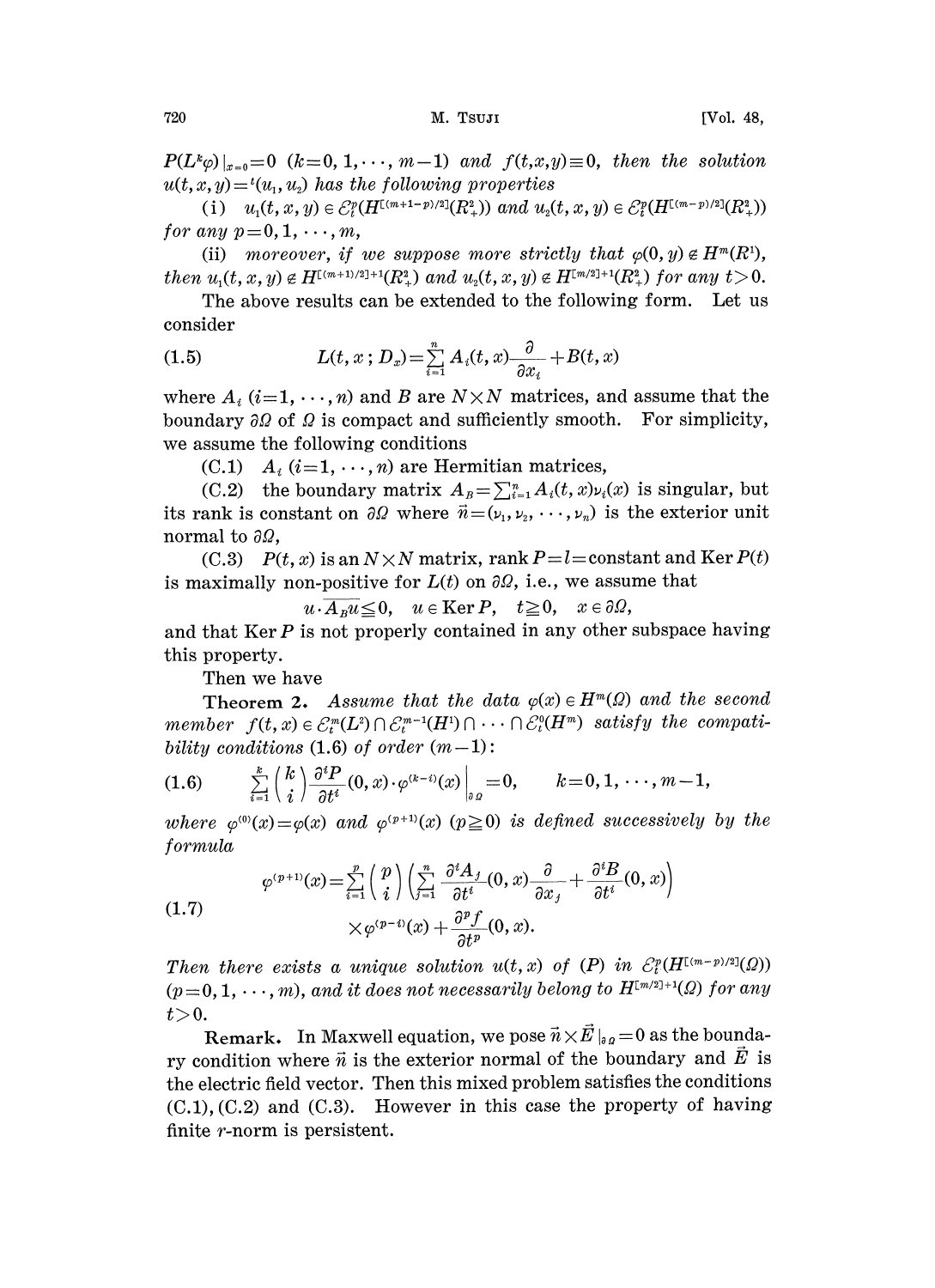**Theorem 3.** In the case where  $\Omega = R_+^2$ ,  $L = \begin{bmatrix} -a & 0 \\ 0 & 0 \end{bmatrix} \partial/\partial x + \begin{bmatrix} a_1 & \overline{c} \\ c & a_2 \end{bmatrix}$  $3\times\partial/\partial y$  (a>0; a<sub>1</sub>, a<sub>2</sub>  $\in$  R) and P=[1 0], the necessary and sufficient condition in order that the property of having finite r-norm be persistent is  $c=0$ .

 $\S 2$ . Proof of Theorem 1. Since the L<sup>2</sup>-well posedness is obvious in view of [1], we prove the latter of this theorem. If  $\varphi(x,y)=t(\varphi_1, \varphi_2)$ is in  $H^{1}(R_{+}^{2})$  and  $\varphi_{1}(0, y)=0$ , then the solution  $u(t, x, y)$  is given by  $u(t)$  $=e^{Lt}\varphi$ , which is in  $\mathcal{E}_t^1(L^2) \cap \mathcal{E}_t^0(\mathcal{D}(L))$ . Since the coefficients of L is constant,  $\partial u/\partial y(t, x, y) = e^{Lt}(\partial \varphi/\partial y) \in \mathcal{E}_t^0(L^2)$ . From the equation it follows

$$
\frac{\partial u_1}{\partial x} = \frac{1}{2} \left\{ \frac{\partial u_2}{\partial y} - \frac{\partial u_1}{\partial t} \right\} \in \mathcal{E}_t^0(L^2).
$$

Hence  $u_1(t, x, y)$  is in  $\mathcal{E}_t^0(H^1(R_+^2))$ . Our purpose is to show that  $u_2(t, x, y)$ does not belong to  $H^{1}(R_{+}^{2})$  for any  $t>0$ . Let us prove this by contradiction. For this we construct the solution  $u(t, x, y)$  concretely by using Fourier-Laplace transform. We extend the definition domain of  $u$  to  $R^1$ <sub>+</sub>  $\times R^2$  by  $u(t, x, y) = 0$  for  $x < 0$ , and denote by  $\tilde{u}(t, \xi, \eta)$  the image of Fourier transform of  $u(t, x, y)$ , i.e.,

(2.1) 
$$
\tilde{u}(t,\xi,\eta) = \int_{R^2} e^{-i(x\xi + y\eta)} u(t,x,y) dx dy.
$$

Then it follows

(2.2)  
\n
$$
\tilde{u}_1(t,\xi,\eta) = \frac{i\eta}{a}\sin at \cdot e^{-i\epsilon t}\tilde{\varphi}_2(\xi,\eta)
$$
\n
$$
+\left(\cos at - \frac{i\xi}{a}\sin at\right)e^{-i\epsilon t}\tilde{\varphi}_1(\xi,\eta),
$$

(2.3)  
\n
$$
\tilde{u}_2(t,\xi,\eta) = \frac{i\eta}{a}\sin at \cdot e^{-i\epsilon t}\tilde{\varphi}_1(\xi,\eta) + \left\{ \left(\cos at - \frac{i\xi}{a}\sin at\right) + \frac{2i\xi}{a}\sin at\right\} e^{-i\epsilon t}\tilde{\varphi}_2(\xi,\eta)
$$

where  $a = \sqrt{\xi^2 + \eta^2}$ . Since

re 
$$
a = \sqrt{\xi^2 + \eta^2}
$$
. Since  
\n
$$
\frac{\partial u_z}{\partial x}(t, x, y) = \int_0^t \frac{\partial^2 u_z}{\partial s \partial x}(s, x, y) ds + \frac{\partial \varphi_z}{\partial x}(x, y)
$$
\n
$$
= \frac{1}{2} \int_0^t \left\{ \frac{\partial^2 u_z}{\partial y^2}(s, x, y) - \frac{\partial^2 u_z}{\partial s \partial y}(s, x, y) \right\} ds + \frac{\partial \varphi_z}{\partial x}(x, y)
$$
\n
$$
= \frac{1}{2} \int_0^t \frac{\partial^2 u_z}{\partial y^2}(s, x, y) ds - \frac{1}{2} \left\{ \frac{\partial u_z}{\partial y}(t, x, y) - \frac{\partial \varphi_z}{\partial y}(x, y) \right\} + \frac{\partial \varphi_z}{\partial x}(x, y),
$$

the necessary and sufficient condition in order that  $u_2(t, x, y)$  be in  $H^{1}(R^{2}_{+})$  is

$$
(2.4)\quad \int_0^t\frac{\partial^2 u_2}{\partial y^2}(s,x,y)ds\in L^2(R^2_+),\quad \text{i.e.,}\quad \int_0^t(i\eta)^2\tilde{u}_2(s,\xi,\eta)ds\in L^2(R^2).
$$

Substituting  $(2.3)$  into  $(2.4)$ , we get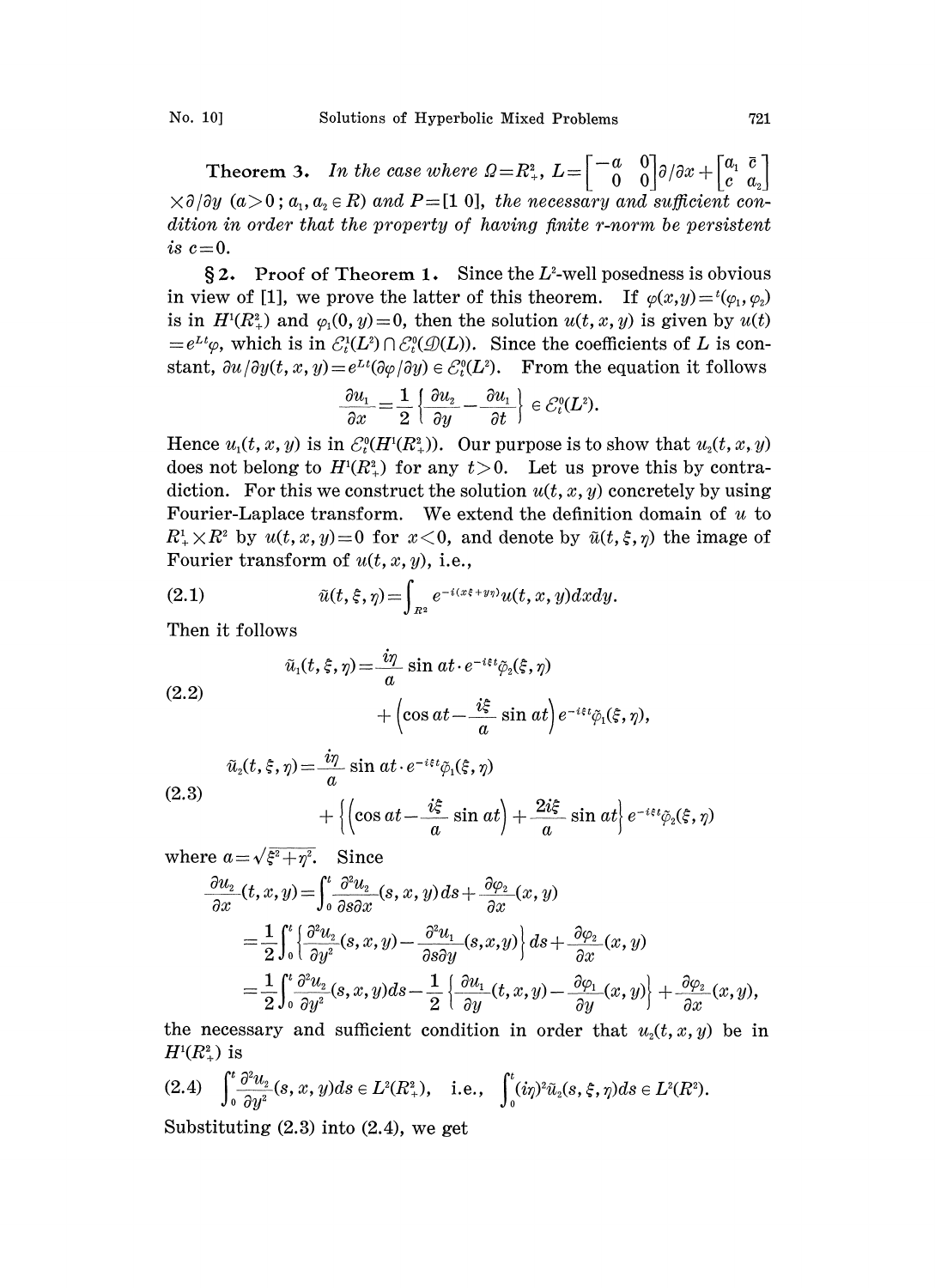722 M. TsuzI [Vol. 48,

$$
\int_0^t (i\eta)^2 \tilde{u}_2(s,\xi,\eta) ds = \frac{(i\eta)^3}{a} \cdot \tilde{\varphi}_1(\xi,\eta) \cdot \int_0^t \sin as \cdot e^{-i\xi s} ds \n+ (i\eta)^2 \cdot \tilde{\varphi}_2(\xi,\eta) \cdot \int_0^t \left(\cos as - \frac{i\xi}{a} \sin as\right) e^{-i\xi s} ds \n+ \frac{(2i\xi)(i\eta)^2}{a} \tilde{\varphi}_2(\xi,\eta) \cdot \int_0^t e^{-i\xi s} \sin as \, ds \n= I_1 + I_2 + I_3.
$$

 $I_1+I_2+I_3.$ <br>easily provence The terms  $I_1$  and  $I_2$  are easily proved to be in  $L^2(R^2)$ , therefore the term<br>  $I_3$  must be in  $L^2(R^2)$ . Since<br>  $\int_0^t e^{-i\xi s} \sin as \, ds = \frac{1}{a+|\xi|} (1-\cos at \cdot e^{-i\xi t}) - \frac{i\xi}{a+|\xi|} \int_0^t e^{(\text{sign } \xi \cdot a - \xi)st} ds$ ,  $I_3$  must be in  $L^2(R^2)$ . Since

$$
\int_0^t e^{-i\xi s} \sin as \, ds = \frac{1}{a+|\xi|} (1-\cos at \cdot e^{-i\xi t}) - \frac{i\xi}{a+|\xi|} \int_0^t e^{(\text{sign }\xi \cdot a - \xi)st} ds,
$$
  
we get the following (2.6) in order to be  $I_3 \in L^2(\mathbb{R}^2)$ 

(2.6) 
$$
\frac{(i\xi)^2(i\eta)^2}{a(a+|\xi|)}\tilde{\varphi}_2(\xi,\eta)\cdot\int_0^t e^{(slgn \xi\cdot a-\xi)si}ds\in L^2(R^2).
$$

Taking account of the identity

$$
i\xi\cdot\tilde\varphi_2(\xi,\eta)\!=\!\frac{\partial\widetilde\varphi_2}{\partial x}(\xi,\eta)+\tilde\varphi_2(0,\eta),\qquad \tilde\varphi_2(0,\eta)\!=\!\!\int_{R^1}\!e^{-iy\eta}\varphi_2(0,y)dy,
$$

we see that (2.6) is equivalent to

$$
(2.7) \quad \tilde{F}(t,\xi,\eta) = \frac{(i\xi)(i\eta)^2}{a(a+|\xi|)} \tilde{\varphi}_2(0,\eta) \cdot \int_0^t e^{(\text{sign }\xi \cdot a - \xi)st} ds \in L^2(R^2).
$$
\n
$$
\text{If we put } l(t,\eta) = 2(\eta^2 t^2 - \pi^2/16)/\pi t, \text{ then for } |\xi| \ge l(t,\eta)
$$
\n
$$
(2.8) \quad \left| \int_0^t e^{(\text{sign }\xi \cdot a - \xi)st} ds \right| \ge \frac{t}{\sqrt{2}}.
$$

Hence it follows

$$
\int_{R^1} \frac{\xi^2}{a^2(a+|\xi|^2)} \left| \int_0^t e^{(\text{sign}\xi \cdot a - \xi) s i} ds \right|^2 d\xi \geq \frac{ct^2}{\sqrt{l^2+t^2}}
$$

where  $c = 1/16 \int_{0}^{\infty} t^{2}(1+t^{2})^{-2}dt$ . Therefore if we take  $\varphi_{2}(x, y)$  as  $\varphi_{2}(0, y)$  $\epsilon H^{1}(R^{1})$ , then  $\tilde{F}(t, \xi, \eta)$  does not belong to  $L^{2}(R^{2})$  for any  $t>0$ . This is a contradiction. Thus Theorem 1 is proved in the case  $m=1$ . For general  $m$  we can prove by induction.

3. Proof of Theorem 2. We can prove as in [2] that this mixed problem has a finite propagation speed. Thus by the local transformation we can reduce to the case

 $\Omega = R^n_+ = \{(x_1, \ldots, x_n)$ ;  $(x_1, \ldots, x_{n-1}) \in R^{n-1}, x_n > 0\}.$ 

Moreover, applying an appropriate transformation of unknown functions, we have only to consider the following fairly simple mixed problem

$$
\text{(M)} \begin{cases} (3.1) & \frac{\partial u}{\partial t} = (\sum_{i=1}^n A_i(t, x) \frac{\partial}{\partial x_i} + B(t, x))u + f(t, x) = L(t)u + f(t), \\ (3.2) & u(0, x) = \varphi(x), \quad x \in R^n_+, \\ (3.3) & Pu \big|_{x_n = 0} = 0, \quad t > 0, \quad (x_1, \dots, x_{n-1}) \in R^{n-1}, \end{cases} \quad \text{(M)}
$$

where (A.1)  $A_i$  (i=1, ..., n) are  $N \times N$  Hermitian matrices and  $A_n$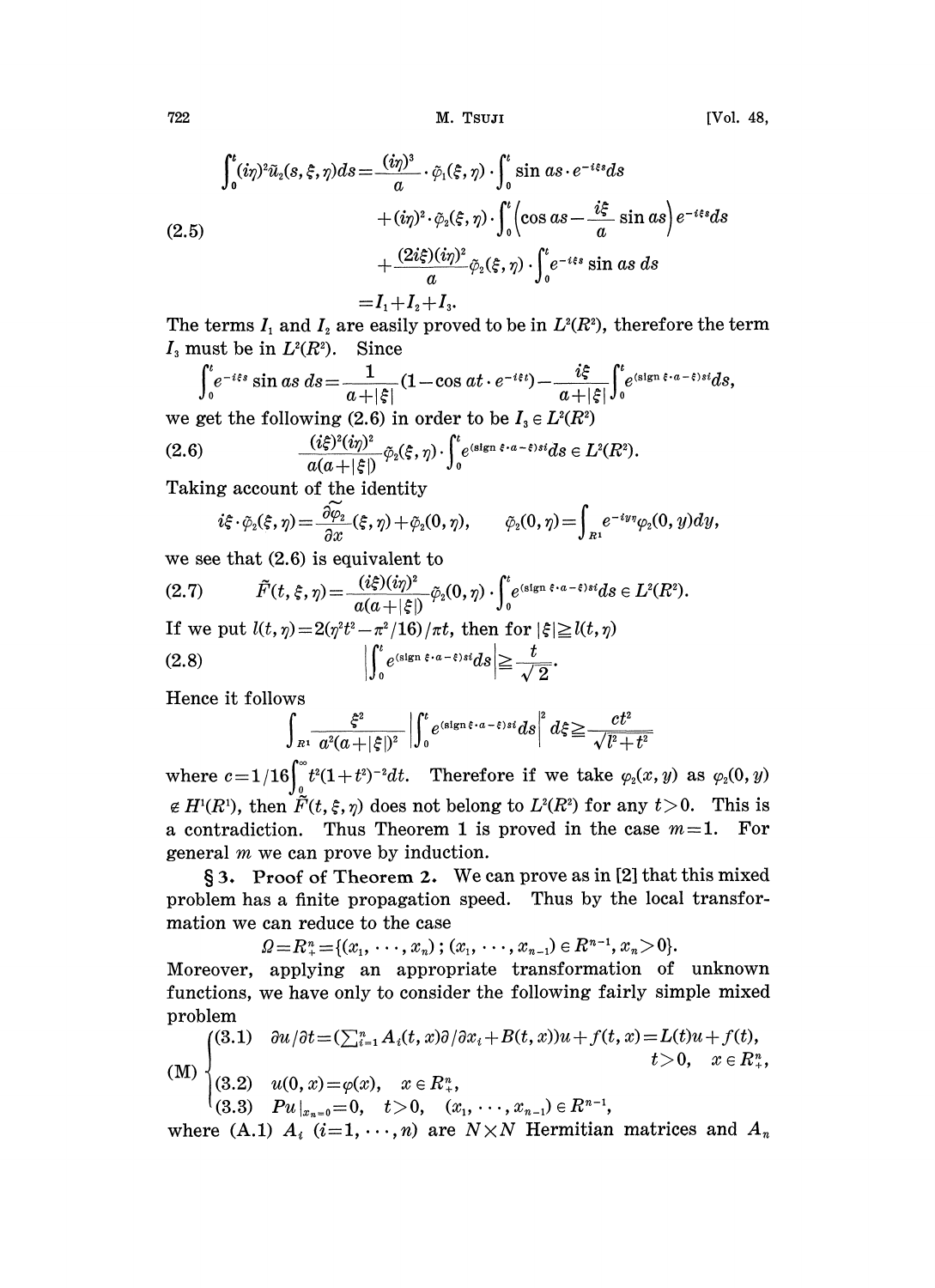$=[\begin{matrix} \tilde{A}_n & 0 \\ 0 & 0 \end{matrix}]$  where  $\tilde{A}_n$  is an  $r \times r$  non-singular matrix, (A.2)  $P=[E_i O]$  is an  $l \times N$  matrix where  $E_l$  is an  $l \times l$  unit matrix, (A.3) Ker P is maximally non-positive for  $L(t)$ . We remark that (A.3) assures  $l \leq r$ . Here we treat the mixed problem  $(M)$  when  $L(t)$  is independent of t. When  $L(t)$  depends on t, we can prove Theorem 2 by using energy inequalities and Cauchy's polygonal line as in [2]. Using Theorem 3.2 of Lax-Phillips [1], we see that L generates a semi-group  $T(t)$  in  $L^2(R_+^n)$ , from which the  $L^2$ -well posedness is proved. We pass to the problem of regularity. Let us put  $v_1 = (u_1, \dots, u_r), v_2 = (u_{r+1}, \dots, u_N), g_1 = (f_1, \dots, f_N)$  $f_r$ ) and  $g_2 = (f_{r+1}, \dots, f_N)$ , then there exist first order differential operators  $L_{ij}$  (i, j=1, 2) such that

$$
(3.4)_i \t\t \t\t \partial v_i/\partial t = L_{i1}v_1 + L_{i2}v_2 + g_i, \t i = 1, 2.
$$

We see from (A.1) that  $L_{12}$ ,  $L_{21}$  and  $L_{22}$  don't contain the derivative with respect to  $x_n$ . First we consider the case  $m=1$ . Then the solution  $u(t, x)$  is given by

$$
u(t, x) = T(t)\varphi + \int_0^t T(t - s)f(s)ds
$$

which is in  $\mathcal{E}_t^1(L^2) \cap \mathcal{E}_t^0(\mathcal{D}(L))$ . Let us put  $U(t, x) = {^{t}(t\mathcal{U}, t^2\partial u/\partial t, t^2\partial u/\partial x_1)}$  $\cdots$ ,  ${}^{t}\partial u/\partial x_{n-1}$ , then  $U(t, x)$  satisfies

(3.5) 
$$
\begin{cases} \frac{\partial U}{\partial t} = \tilde{L}U + F(t, x) \\ U(0, x) = \Phi(x) \\ \tilde{P}U|_{x_n = 0} = 0 \end{cases}
$$

where

$$
\tilde{L} = \begin{bmatrix} L & & \\ & \ddots & \\ & & L \end{bmatrix} + \text{lower order}, \qquad \tilde{P} = \begin{bmatrix} P & \\ & \ddots & \\ & & P \end{bmatrix}
$$

$$
\varPhi(x) = \left( {}^{t}(\varphi, {}^{t}(L\varphi + f(0)), \frac{{}^{t}\partial\varphi}{\partial x_{1}}, \cdots, \frac{{}^{t}\partial\varphi}{\partial x_{n-1}}) \right)
$$

and

$$
F(t, x) = {^{t}}\left(t, \frac{t \partial f}{\partial t}, {^{t}}\left(\frac{\partial f}{\partial x_{1}} - \frac{\partial A_{n}}{\partial x_{1}}\begin{bmatrix} \tilde{A}_{n}^{-1} & 0 \\ 0 & 0 \end{bmatrix}f\right), \dots, {^{t}}\left(\frac{\partial f}{\partial x_{n-1}} - \frac{\partial A_{n}}{\partial x_{n-1}}\begin{bmatrix} \tilde{A}_{n}^{-1} & 0 \\ 0 & 0 \end{bmatrix}f\right)\right).
$$

As  $\Phi(x) \in L^2(R_+^n)$  and  $F(t, x) \in \mathcal{E}_t^0(L^2)$ , we see from (3.5) that  $U(t, x)$  is in  $\mathcal{E}_{t}^{\mathfrak{g}}(L^{2})$ . Therefore it follows from  $(3.4)$ , that  $\partial v_{1}/\partial x_{1}$  is in  $\mathcal{E}_{t}^{\mathfrak{g}}(L^{2})$ . Hence  $v_1(t, x)$  is in  $\mathcal{E}_t^0(H^1)$ .

Next we pass to the case  $m=2$ . Since in (3.5)  $\Phi(x) \in H^1(R_+^n)$  and  $F(t, x) \in \mathcal{E}_t^0(H) \cap \mathcal{E}_t^1(L^2)$ , we can apply the result obtained now to (3.5). Therefore, if we put  $V_i = \frac{t(v_i, t_{\partial v_i}/\partial t, t_{\partial v_i}/\partial x_1, \dots, t_{\partial v_i}/\partial x_{n-1})} {i=1, 2}$ ,  $V_1(t, x)$  is in  $\mathcal{E}_t^1(L^2) \cap \mathcal{E}_t^0(H^1)$ . Hence in (3.5)  $L_{21}v_1+g_2$  is in  $\mathcal{E}_t^1(L^2) \cap \mathcal{E}_t^0(H^1)$ . Since  $v<sub>2</sub>$  is free of boundary condition and  $L_{22}$  generates a semi-group in  $L^{2}(R_{+}^{n}), v_{2}(t, x)$  is also in  $\mathcal{E}_{t}^{1}(L^{2}) \cap \mathcal{E}_{t}^{0}(H^{1}),$  which implies the required